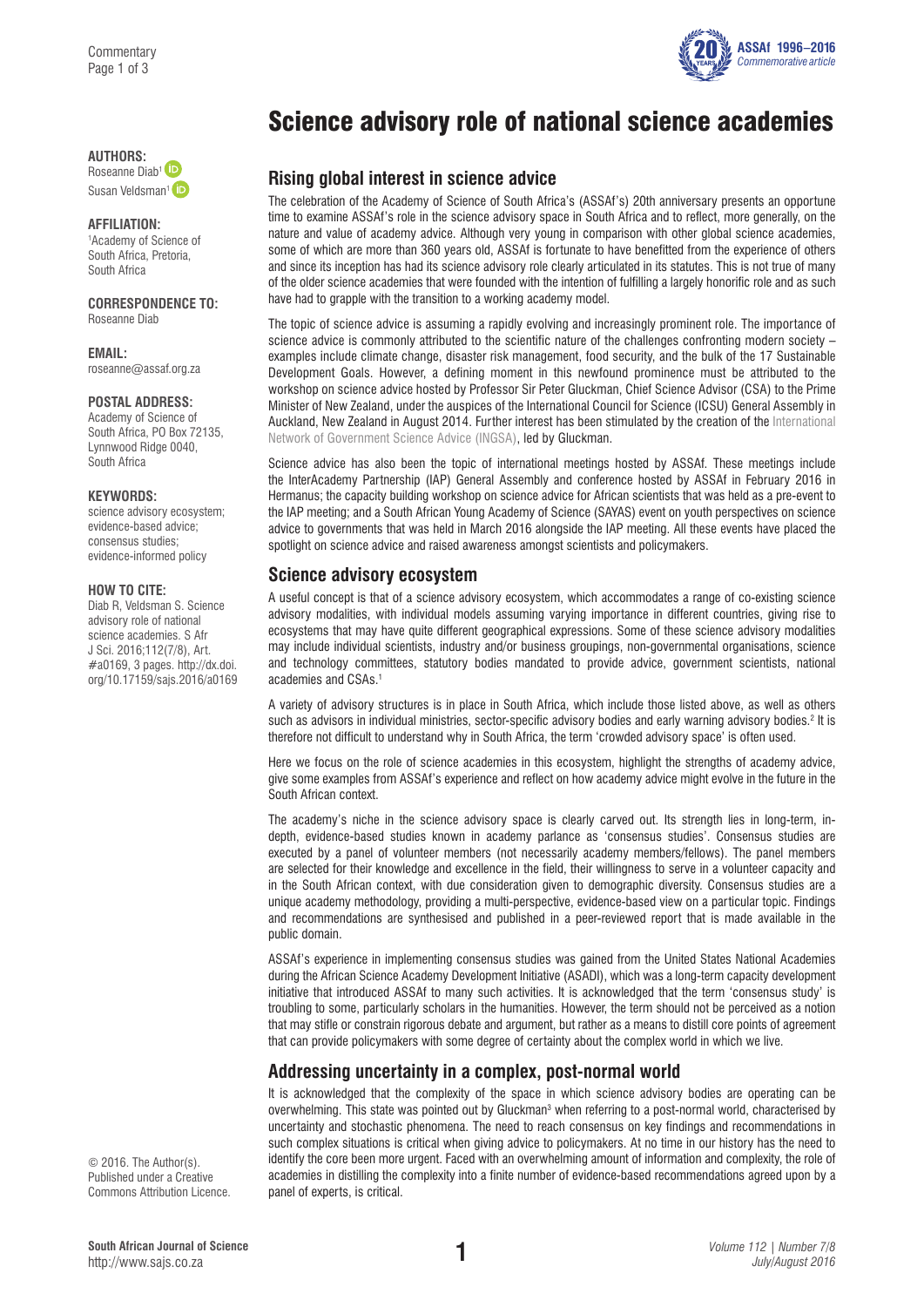

# **Challenges facing academies in giving science advice**

Some of the challenges faced by academies in giving advice are those of relevance, timeliness and receptivity. If an academy-initiated consensus study does not align with the current needs of policymakers, it may be relegated to dusty bookshelves. This does not necessarily imply that only studies requested by government should be undertaken. On the contrary, it is expected that academicians will be sufficiently alert and practised in their fields that they will be able to identify emerging topics and embark on studies that will be useful to policymakers regardless of the genesis. Relevance also relates to the scope and focus of the study. The findings and recommendations must be precise, concise, targeted and useful. A related challenge is that of timeliness. Ideally, if the timing of a study is right, its relevance will be enhanced.

One of the biggest challenges is that of receptivity or country readiness for science advice. A report will have limited impact on policy if government is either unwilling or unprepared to receive the advice. Perhaps one of the best examples of this scenario is ASSAf's 2007 report *[HIV/AIDS, TB](http://www.assaf.org.za/files/reports/evidence_based/3060%20ASSAf%20HIV%20TB%20and%20Nutrition.pdf)  [and Nutrition](http://www.assaf.org.za/files/reports/evidence_based/3060%20ASSAf%20HIV%20TB%20and%20Nutrition.pdf)*, which was published when the government at the time held alternative views about the cause of AIDS. The ASSAf report gained no traction in South Africa at the time, despite being lauded abroad as an example of a bold academy report seeking to present the scientific evidence. It is interesting to note that the full impact of this report was only experienced many years after its publication.

A second example is that of ASSAf's 2015 report *[Diversity in Human](http://www.assaf.org.za/8-June-Diversity-in-human-sexuality1.pdf)  [Sexuality: Implications for Policy in Africa](http://www.assaf.org.za/8-June-Diversity-in-human-sexuality1.pdf)*, which drew some bold conclusions based on recent scientific evidence, and in so doing dispelled many myths surrounding human sexuality. The reception of this report in South Africa, which is known to uphold human rights of all persons regardless of sexual orientation, contrasted dramatically with its uptake in other African countries, 60% of which have legislation criminalising same-sex sexual conduct and some even have laws by which such conduct is punishable by death. Publishing an evidencebased report that challenges widely held belief systems underpinned by legislation takes courage. In this respect, the Ugandan National Academy of Sciences (UNAS) is to be commended for their courageous stance in the face of severe government opposition to the findings in the report. For ASSAf it was less of a reputational risk as the findings concurred with generally held views in the country. Exceptionally disconcerting, however, was the large number of science academies in Africa that refused to endorse the evidence-based report, in all probability because the evidence challenged official government positions or belief systems in those countries. Such a situation in which so few are willing to tackle a controversial topic and uphold the evidence base, does not bode well for academy advice in Africa.

### **Impact of ASSAf consensus study reports**

To date ASSAf has conducted 19 consensus studies, all of which are available on the [ASSAf website](http://www.assaf.org.za/). A question that is often asked relates to the impact and uptake of these reports. Recently, ASSAf has introduced a monitoring and evaluation framework and has begun to track impact, although it is acknowledged that this is a complex undertaking that is still in its infancy. Some examples of a direct policy influence of ASSAf's reports are listed:

• The 2006 *[Report on a Strategic Approach to Research Publishing](http://www.assaf.org.za/files/2011/02/2466-ASSAF-Strategic-approach-to-research-publishing-2.pdf
)  [in South Africa](http://www.assaf.org.za/files/2011/02/2466-ASSAF-Strategic-approach-to-research-publishing-2.pdf
)* and the 2009 report *[Scholarly Books: Their](http://www.assaf.org.za/ASSAF%20Scholarly%20Report%20FINAL%20Proof.pdf)  [Production, Use and Evaluation in South Africa Today](http://www.assaf.org.za/ASSAF%20Scholarly%20Report%20FINAL%20Proof.pdf)* had a major influence on the Research Output Policy of the Department of Higher Education and Training (DHET) that was published in 2015 and implemented with effect from January 2016. Recommendations from each of these reports have been incorporated into the DHET policy, specifically those relating to quality, peer-review practices, subsidy units allocated for books, and the inclusion of Scientific [Electronic Library Online \(SciELO\)-SA](http://www.scielo.org.za/) as an index for automatic accreditation of South African scholarly journals.

- The findings and recommendations of the 2010 report, entitled *[The PhD Study](http://www.assaf.org.za/files/2010/11/40696-Boldesign-PHD-small.pdf)*, were used by the Council for Higher Education as a basis for discussion when revising the Higher Education Qualifications Framework. The report recommendations were also implemented by the Department of Science and Technology, DHET and the National Research Foundation.
- The 2009 report *[Revitalising Clinical Research in South Africa](http://www.assaf.org.za/files/2009/09/ASSAf-Clinical-Report-2009.pdf)* led to announcements by the Minister of Health regarding increased health research funding and a website has been developed to raise awareness about and promote clinical research in South Africa.

# **Limitations of science advice in the policymaking process**

Policy is rarely determined by scientific evidence alone. It is contended that to some extent the provision of advice may be viewed as separate from the policymaking process. The advice that is given should be based on the best available information which underpins objective conclusions and recommendations to policymakers. That a policymaker may elect on occasions not to follow the advice given must be acknowledged. There may be many competing and compelling considerations that have little to do with the scientific evidence, such as financial constraints, public opinion and political obligations. Gluckman<sup>3</sup> therefore prefers the term evidence-informed policy as opposed to evidence-based policy.

## **Advice versus advocacy**

Advocacy differs from objective, impartial science advice in that it reflects the interests and/or value systems of the party providing the information. Ideally, the body providing advice in this instance should be transparent about their bias and how it may influence the conclusions reached; non-governmental organisations typically fall into this category. Such responsible, science-based advocacy differs from science advice but may still have a place.<sup>1</sup>

Straying into the advocacy terrain is dangerous for academies. At the heart of academy advice is the reputation for honest, objective, unbiased advice. Damage to these core attributes would place the advisory function at risk and render academy advice questionable.

# **Confidentiality of science advice**

There is certainly a need for confidential science advice, but this is not a role that is or should be fulfilled by academies. Academy advice is valued for its transparency; all ASSAf's science advisory reports are published and available in the public domain. Arguably there are other bodies that are more suited to this type of science advice and the distinction between such bodies and academies in respect of their science advisory roles should remain – further strengthening the notion of a science advisory ecosystem and a distinct but synergistic role for all the ecosystem components.

# **ASSAf's role in science advice in the future**

The two main bodies mandated to provide science advice in South Africa – ASSAf and the National Advisory Council on Innovation (NACI) – have each defined their niche and form part of the science advisory ecosystem in the country. The former focuses on long-term, in-depth studies as described above and the latter on shorter timescale studies of the order of a few months and produces concise briefs for the Minister of Science and Technology. There is a gap at the very short end of the temporal spectrum, when advice is required on a timescale of the order of days or weeks.

It is generally acknowledged that academies are not good at providing rapid response advice. The question might then be posed as to who is best positioned to give rapid response advice. Certainly, a CSA can play a critical role and in times of disasters or emergencies may even become part of the decision-making team as noted by Gluckman<sup>3</sup>. However, even a CSA is unlikely to possess all the expertise required at a time that rapid response advice is required and would likely depend on advice from a network of experts in such instances. It is contended that in the absence of a CSA in South Africa, ASSAf should assume this role. Academies